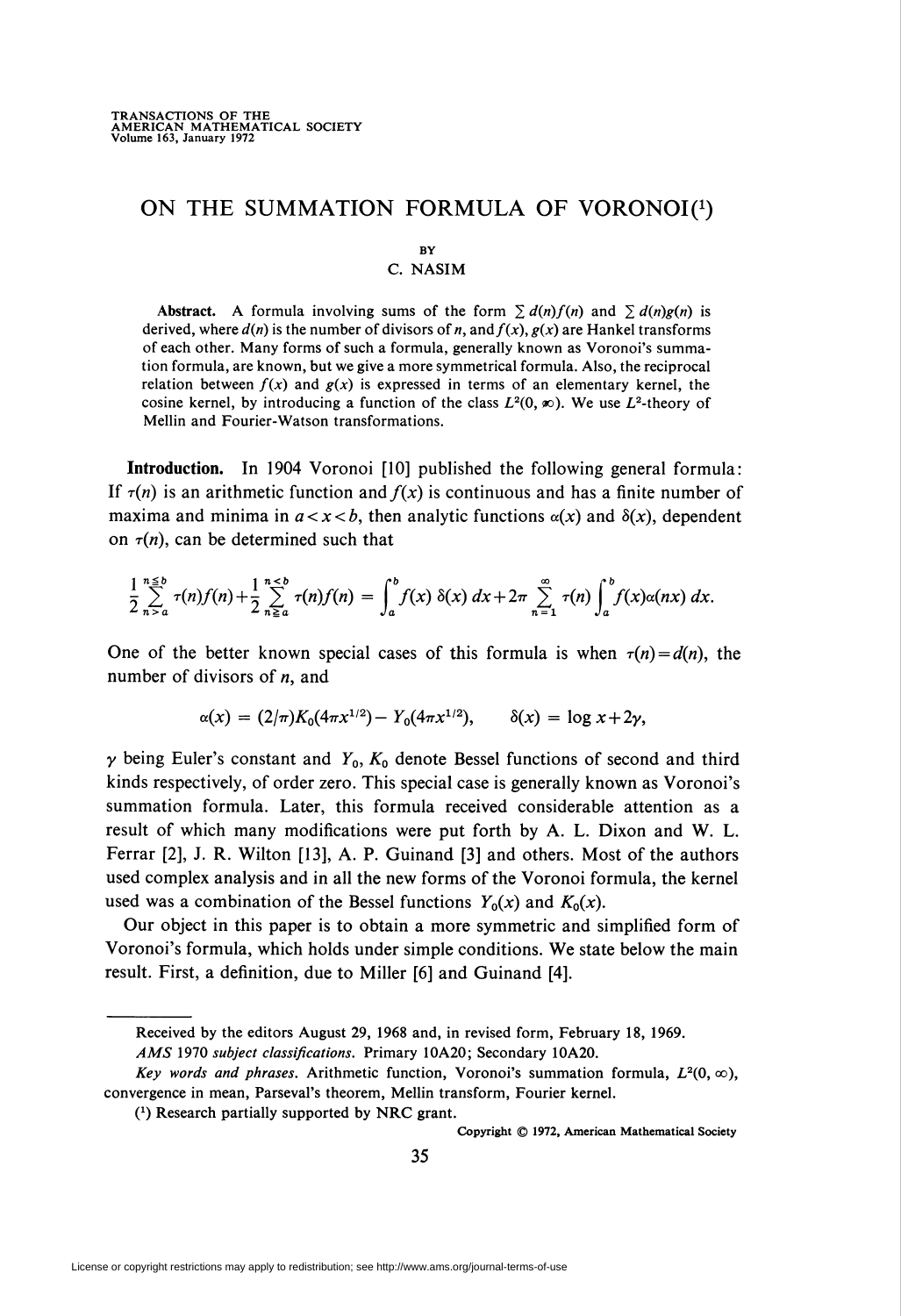DEFINITION. A function  $f(x) \in G_{\lambda}^p(0, \infty)$  if and only if, for a fixed  $\lambda > 1/p$  and  $p > 1$ , there exists almost everywhere a function  $f^{(\lambda)}(x)$ , such that

(i) 
$$
f(x) = \frac{1}{\Gamma(\lambda)} \int_x^{\infty} (t-x)^{\lambda-1} f^{(\lambda)}(t) dt, \qquad x > 0,
$$

and

(ii) 
$$
x^{\lambda}f^{(\lambda)}(x) \in L^{p}(0,\infty).
$$

The function  $f^{(\lambda)}(x)$  is the  $\lambda$ th derivative (apart from a factor  $(-1)^{\lambda}$ ) of  $f(x)$  when  $\lambda$  is an integer. It can be shown that if  $f(x) \in G_{\lambda}^2(0, \infty)$ , then

(1.1) 
$$
x^{r+1/2}f^{(r)}(x) \to 0 \text{ as } x \to 0 \text{ or } \infty, \quad 0 \leq r < \lambda,
$$

and that  $G_{\lambda}^2$  is a subclass of  $L^2$ . In this paper we shall use the class  $G_1^2(0, \infty)$ . The properties (i) and (ii), in this case, simply mean that (i)  $f(x)$  is the integral of its derivative  $f'(x)$  (apart from the factor  $-1$ ) and (ii)  $xf''(x) \in L^2(0, \infty)$ .

MAIN THEOREM. Let  $\phi(x) \in G_1^2(0, \infty)$ . Then there exist functions  $f(x)$  and  $g(x)$ , both  $\in G_1^2(0, \infty)$ , defined by

$$
f(x) = 2 \int_0^\infty \phi(t) \cos 2\pi x t \, dt, \qquad x > 0,
$$

and

$$
g(x) = 2 \int_0^\infty \frac{1}{t} \phi\left(\frac{1}{t}\right) \cos 2\pi xt \, dt, \qquad x > 0,
$$

such that

$$
\lim_{N \to \infty} \left\{ \sum_{n=1}^{N} d(n) f(n) - \int_{0}^{N} (\log t + 2\gamma) f(t) dt \right\}
$$
  
= 
$$
\lim_{N \to \infty} \left\{ \sum_{n=1}^{N} d(n) g(n) - \int_{0}^{N} (\log t + 2\gamma) g(t) dt \right\},
$$

where  $\gamma$  is Euler's constant.

This symmetric form of Voronoi's formula could be derived from a general formula [3] of A. P. Guinand, if we had used the kernel  $-Y_0(4\pi x^{1/2}) + (2/\pi)$  $K_0(4\pi x^{1/2})$  and employed sophisticated order results. In our proof we make use of easily derived and elementary results, using the theory of mean convergence of functions of  $L^2(0, \infty)$ .

DEFINITION 2. A kernel  $k(x) \in D^2$  if and only if

(i) there is defined a.e. in  $(-\infty, \infty)$  a function  $K(\frac{1}{2} + it)$ , such that  $\vert K(\frac{1}{2} + it)\vert = 1$ ,  $K(\frac{1}{2}+it)K(\frac{1}{2}-it)=1$ ;

(ii) the function  $k_1(x)$ , defined a.e. by

$$
\frac{k_1(x)}{x} = \frac{1}{2\pi i} \lim_{T \to \infty} \int_{1/2 - iT}^{1/2 + iT} \frac{K(s)}{1 - s} x^{-s} ds,
$$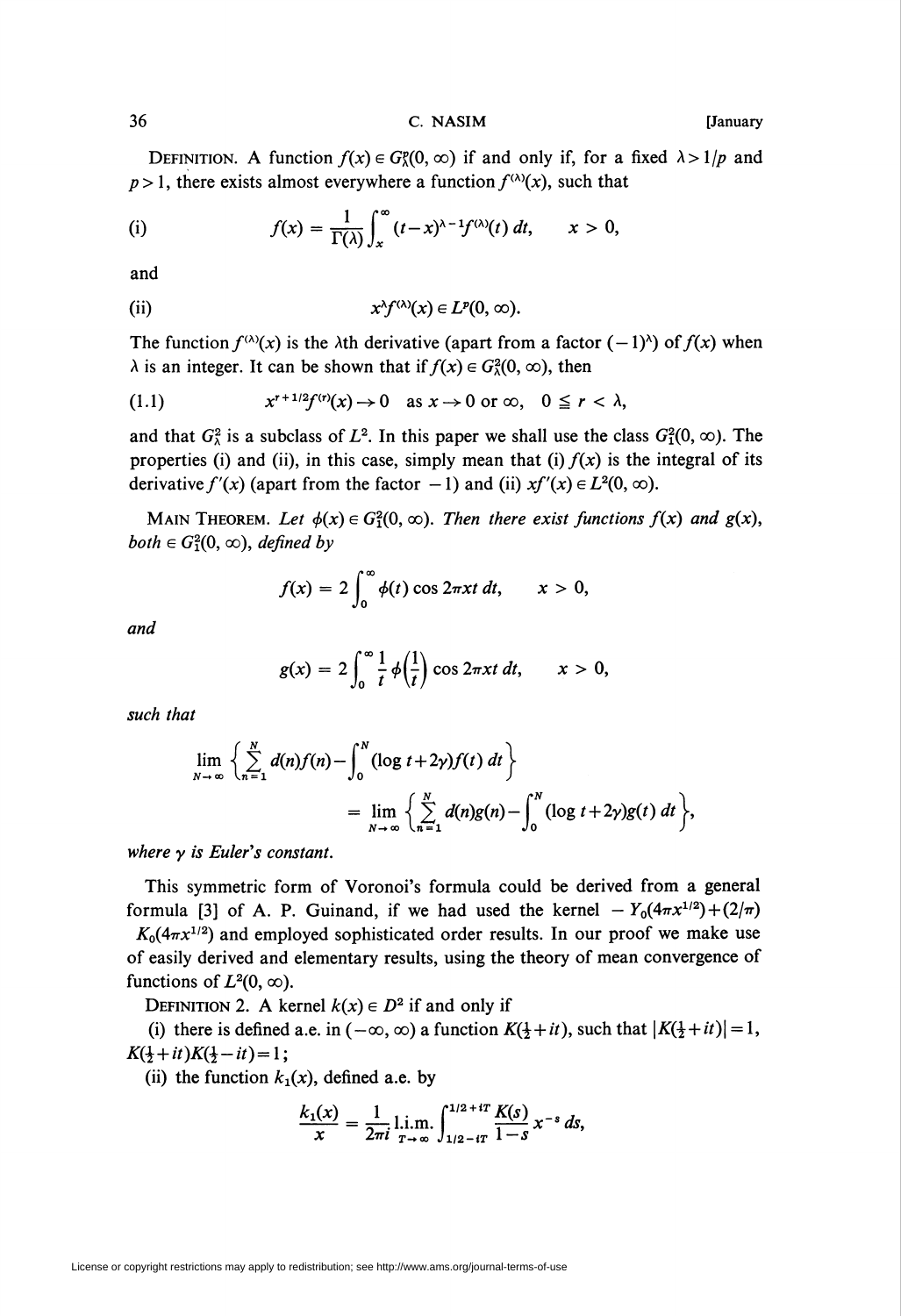may be chosen, so that

- (a)  $k_1(x)$  is differentiable,  $k_1(x) = \int_0^x k(t) dt$ ,
- (b)  $k_1(x)$  is  $O(x^{1/2})$ ,  $x \to \infty$ , and  $O(x^{1/2})$ ,  $x \to 0$ ,
- (c)  $k(x) \in L(1/n, n)$ , for all finite  $n > 0$ .

Such a class of kernels is due to J. B. Miller [7].

The following results can be deduced from the functional relations and expansions of Bessel functions  $Y_n(x)$  and  $K_n(x)$  [12, pp. 62-80]. If  $L_n(x) = -Y_n(x)$  $-(2/\pi)K_n(x)$  and  $M_n(x) = -Y_n(x) + (2/\pi)K_n(x)$ , then

(1.2) 
$$
(d/dx)\{xL_1(x)\} = xM_0(x).
$$

(1.3) 
$$
L_1(x) = O(x^{-1/2}), \text{ as } x \to \infty,
$$

and  $= O(x \log x)$ , as  $x \to 0$ .

2. Preliminary results. Consider the function

(2.1) 
$$
h(x) = \left\{ \sum_{n \le x} d(n) - x(\log x + 2\gamma - 1) \right\} x^{-1}.
$$

Since [8, p. 262]

$$
\sum_{n\leq x} d(n) - x(\log x + 2\gamma - 1) = O(x^{1/2}), \qquad x \to \infty,
$$

therefore

(2.2) 
$$
h(x) = O(x^{-1/2}), \quad x \to \infty,
$$

$$
= O(\log x), \quad x \to 0.
$$

Then its Mellin transform

 $\overline{\phantom{a}}$ 

$$
H(s) = \int_0^\infty h(x) x^{s-1} dx \qquad (s = \sigma + it)
$$

exists for  $0 < \sigma < \frac{1}{2}$ . Or

$$
H(s) = \int_0^1 h(x)x^{s-1} dx + \int_1^{\infty} h(x)x^{s-1} dx, \qquad 0 < \sigma < \frac{1}{2},
$$
  
=  $\frac{1}{s^2} - \frac{2\gamma - 1}{s} + \int_1^{\infty} h(x)x^{s-1} dx, \qquad \sigma < \frac{1}{2}.$ 

This gives the analytic continuation into  $\sigma < 0$ . Now

$$
\int_1^{\infty} h(x) x^{s-1} dx = \int_1^{\infty} \sum_{n \leq x} d(n) x^{s-2} dx - \int_1^{\infty} (\log x + 2\gamma - 1) x^{s-1} dx.
$$

By splitting the range of integration  $(1, \infty)$  into  $(1, 2), (2, 3), \ldots$  and solving, we get

$$
\int_1^{\infty} \sum_{n \leq x} d(n) x^{s-2} dx = \frac{1}{1-s} \sum_{n=1}^{\infty} d(n) n^{s-1} = \frac{\zeta^2 (1-s)}{1-s},
$$

where  $\zeta(z)$  is the Riemann-zeta function.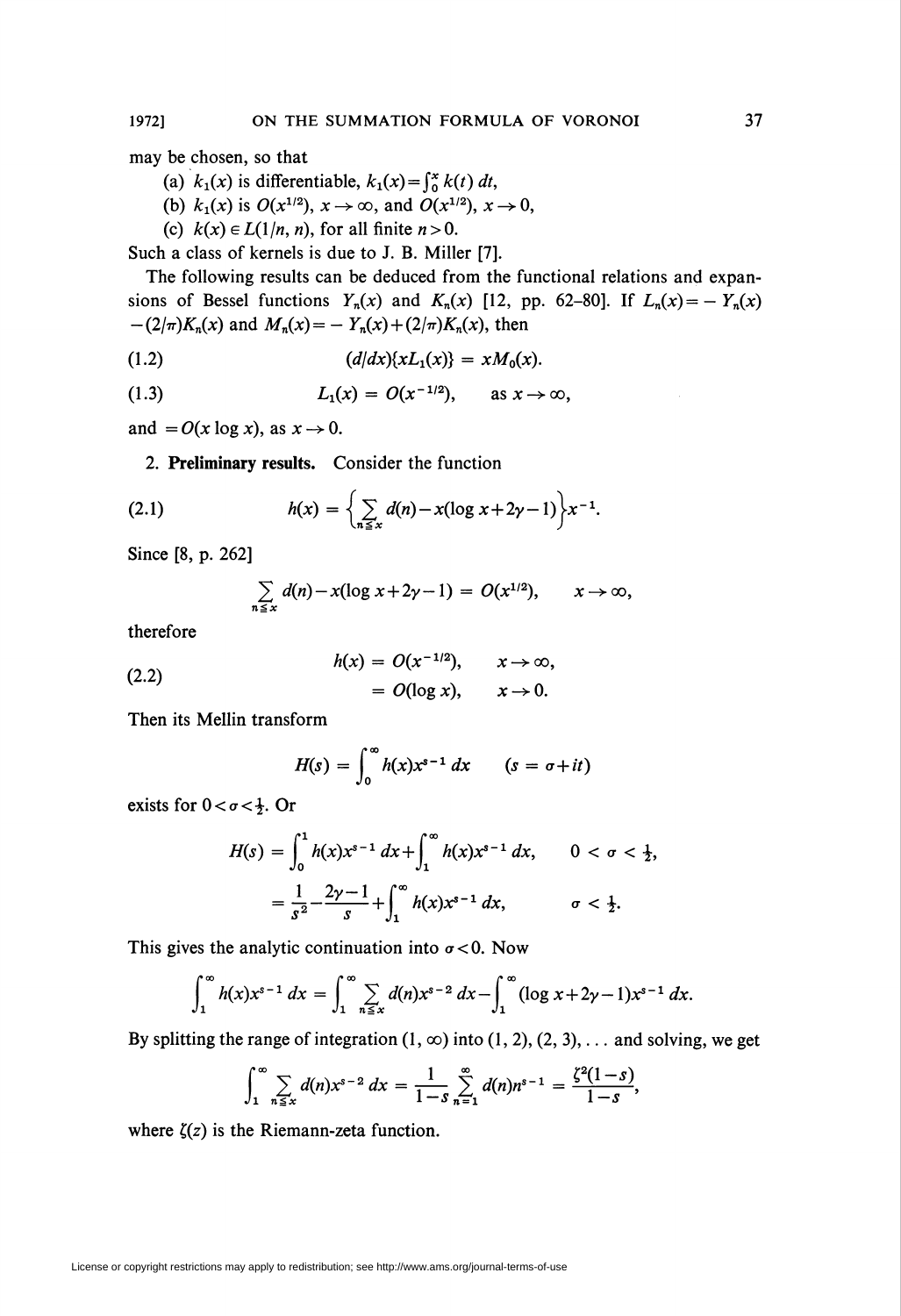Now, for  $\sigma < 0$ ,

$$
\int_1^\infty (\log x + 2\gamma - 1) x^{s-1} \ dx = \frac{1}{s^2} - \frac{2\gamma - 1}{s}.
$$

Hence, by analytic continuation, we obtain

(2.3) 
$$
H(s) = \zeta^2(1-s)/(1-s) \qquad (0 < \sigma < \frac{1}{2}).
$$

Since  $x^{\sigma-1}h(x) \in L^2(0, \infty)$ ,  $0 < \sigma < \frac{1}{2}$ , by Mellin's inversion formula

$$
\frac{1}{2}\{h(x+0)+h(x-0)\}=\frac{1}{2\pi i}\lim_{T\to\infty}\int_{\sigma-iT}^{\sigma+iT}\frac{\zeta^2(1-s)}{1-s}x^{-s}\,ds.
$$

Next we shall show that  $H(s) \in L^2(-\infty, \infty)$  on  $s = \frac{1}{2} + it$  and deduce that

$$
h(x)\in L^2(0,\,\infty).
$$

Now [8, p. 92]

$$
\zeta(\tfrac{1}{2}+it) = O(t^{1/6}\log t), \qquad t\to\infty.
$$

Therefore  $\zeta^2(1-s)/(1-s) \in L^2(\frac{1}{2}-i\infty, \frac{1}{2}+i\infty)$  and has a Mellin transform  $h_1(x)$ , say, belonging to  $L^2(0, \infty)$ , defined by

$$
h_1(x) = \frac{1}{2\pi i} \lim_{T \to \infty} \int_{1/2 - iT}^{1/2 + iT} \frac{\zeta^2 (1 - s)}{1 - s} x^{-s} ds
$$

a.e. for  $x > 0$ . Let C be the contour  $(\sigma - iT, \frac{1}{2} - iT, \frac{1}{2} + iT, \sigma + iT, \sigma - iT)$ . By Cauchy's Theorem

$$
\int_C \frac{\zeta^2(1-s)}{1-s} \, x^{-s} \, ds = 0, \qquad 0 < \sigma < \frac{1}{2},
$$

the integrals along the lines  $(\sigma - iT, \frac{1}{2} - iT)$  and  $(\frac{1}{2} + iT, \sigma + iT)$  vanish as  $T \rightarrow \infty$ , since [8, p. 82]  $\zeta(\sigma+it)=O(t^{1/2-\sigma/2}), 0<\sigma<1.$ 

We have then

$$
\lim_{T \to \infty} \int_{1/2 - iT}^{1/2 + iT} \frac{\zeta^2 (1-s)}{1-s} x^{-s} ds = \lim_{T \to \infty} \int_{\sigma - iT}^{\sigma + iT} \frac{\zeta^2 (1-s)}{1-s} x^{-s} ds
$$

a.e. Or,  $h_1(x) = h(x)$  a.e. and hence  $h(x) \in L^2(0, \infty)$ .

Let us define a function

(2.4) 
$$
A(x) = \lim_{T \to \infty} \frac{1}{2\pi i} \int_{1/2 - iT}^{1/2 + iT} \frac{\mathcal{K}(s)}{1 - s} x^{1 - s} ds,
$$

where  $\mathscr{K}(s) = \psi(1-s)/\psi(s)$  and  $\psi(s) = \sum_{n=1}^{\infty} d(n)n^{-s}$ . Thus  $\psi(s) = \zeta^2(s)$  and using the functional equation

$$
\zeta(s) = 2^s \pi^{s-1} (\sin \frac{1}{2} s \pi) \Gamma(1-s) \zeta(1-s)
$$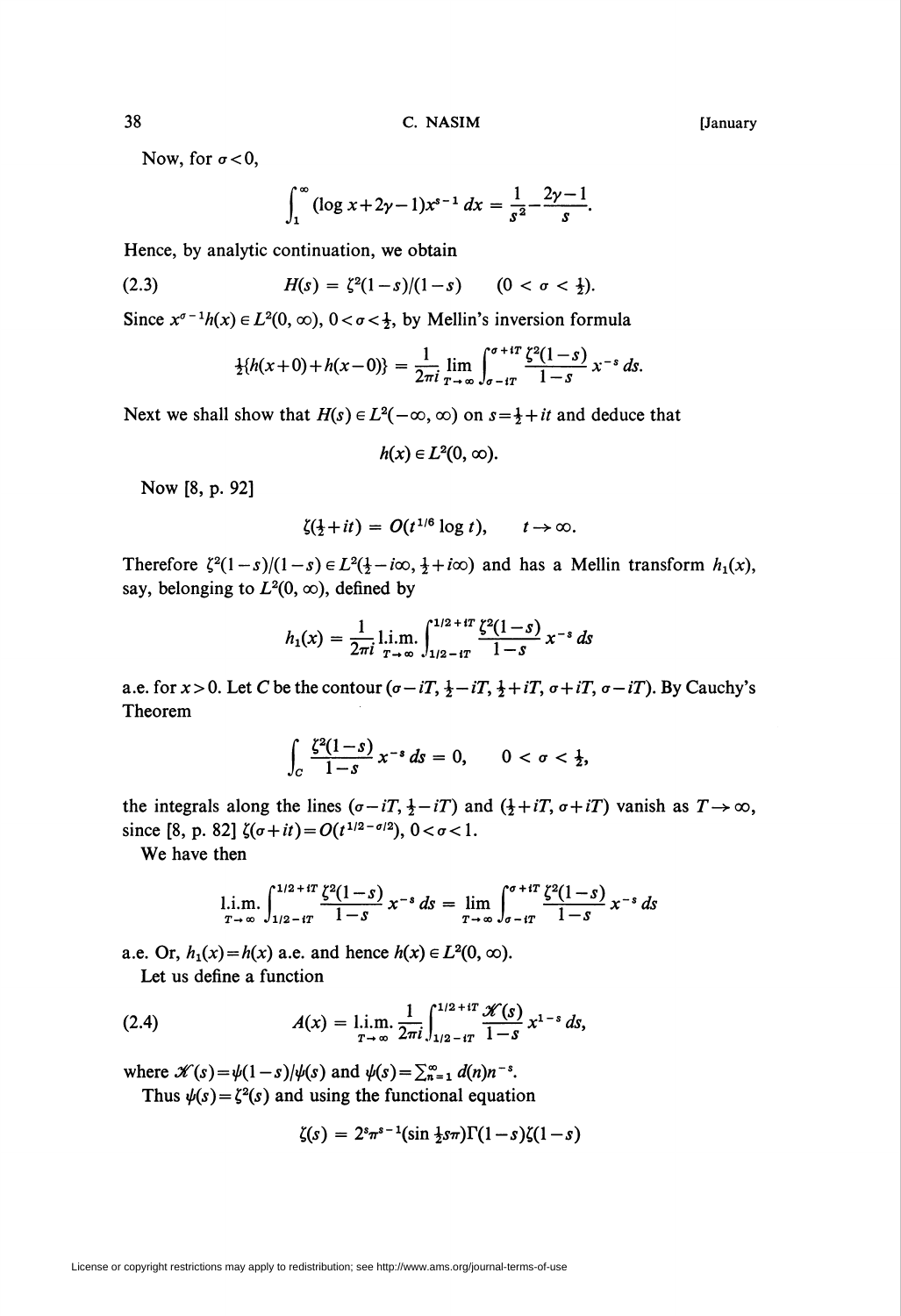we obtain

(2.5) 
$$
\mathscr{K}(s) = 4(2\pi)^{-2s} \Gamma^2(s) \cos^2 \frac{1}{2} s \pi.
$$

Now

$$
(2.6) \qquad |\mathcal{K}(\frac{1}{2}+it)|=1, \qquad \mathcal{K}(\frac{1}{2}+it)\mathcal{K}(\frac{1}{2}-it)=1
$$

and consequently, on the line  $s = \frac{1}{2} + it$ ,  $|\mathcal{K}(s)/(1-s)| = O(t^{-1})$  and thus belongs to  $L^{2}(-\infty, \infty)$  when integrated with respect to t. Hence the integral (2.4) converges in mean square. Also,  $x^{-1}A(x) \in L^2(0, \infty)$  and  $A(x)$  is a Fourier kernel in Watson's sense [11].

Substituting the value of  $\mathcal{K}(s)$ , obtained above, in (2.4), we have

$$
(2.7) \qquad A(x) = \lim_{T \to \infty} \frac{-1}{2\pi i} \int_{1/2 - iT}^{1/2 + iT} 4(2\pi)^{-2s} \Gamma(s) \Gamma(s-1) \cos^2 \frac{1}{2} s \pi \cdot x^{1-s} ds.
$$

We shall now evaluate the above integral. It is known [9, p. 195] that for  $1 < \sigma < \frac{5}{4}$ 

$$
\frac{1}{2\pi i}\int_{\sigma - i\infty}^{\sigma + i\infty} (\pi)^{-1} (2\pi)^{1-2s} \Gamma(s) \Gamma(s-1) \cos \pi s \cdot x^{-s} ds = x^{-1/2} Y_1(4\pi x^{1/2}).
$$

Moving the line of integration to  $\sigma = \frac{1}{2}$  and by applying the theory of residues we get

(2.8) 
$$
\frac{1}{2\pi i} \int_{1/2 - i\infty}^{1/2 + i\infty} (\pi)^{-1} (2\pi)^{1-2s} \Gamma(s) \Gamma(s-1) \cos \pi s \cdot x^{-s} ds
$$

$$
= x^{-1/2} Y_1 (4\pi x^{1/2}) + (2\pi^2 x)^{-1}.
$$

Also, [9, p. 197] for  $\sigma > 1$ 

$$
\frac{1}{2\pi i}\int_{\sigma - i\infty}^{\sigma + i\infty} (\pi)^{-1} (2\pi)^{1-2s} \Gamma(s) \Gamma(s-1) x^{-s} ds = \frac{2}{\pi} x^{-1/2} K_1(4\pi x^{1/2}).
$$

Moving the line of integration to  $\sigma = \frac{1}{2}$ , we have

$$
(2.9) \quad \frac{1}{2\pi i} \int_{1/2 - i\infty}^{1/2 + i\infty} (\pi)^{-1} (2\pi)^{1-2s} \Gamma(s) \Gamma(s-1) x^{-s} \, ds = \frac{2x^{-1/2}}{\pi} K_1 (4\pi x^{1/2}) - (2\pi^2 x)^{-1}.
$$

Now from (2.8) and (2.9),

$$
-\frac{1}{2\pi i}\int_{1/2-i\infty}^{1/2+i\infty} \frac{2}{\pi} (2\pi)^{1-2s} \Gamma(s) \Gamma(s-1) \cos^2 \pi s \cdot x^{-s} ds
$$
  
=  $-x^{-1/2} \{ Y_1(4\pi x^{1/2}) + (2/\pi) K_1(4\pi x^{1/2}) \}.$ 

Thus (2.7) yields  $A(x) = x^{+1/2}L_1(4\pi x^{1/2})$ .

Note that  $A(x)$  is differentiable, and let  $A(x) = \int_0^x x(t) dt$ , from whence  $\chi(x) =$  $2\pi M_0(4\pi x^{1/2})$  by (1.2). From (1.3) and (2.6) we see that all relevant conditions are satisfied and therefore  $\chi(x)$  belongs to the kernel class  $D^2$ .

Further, let

(2.10) 
$$
F(x) = \lim_{T \to \infty} \frac{1}{2\pi i} \int_{1/2 - iT}^{1/2 + iT} \frac{s \mathscr{K}(s)}{(1 - s)(2 - s)} x^{1 - s} ds.
$$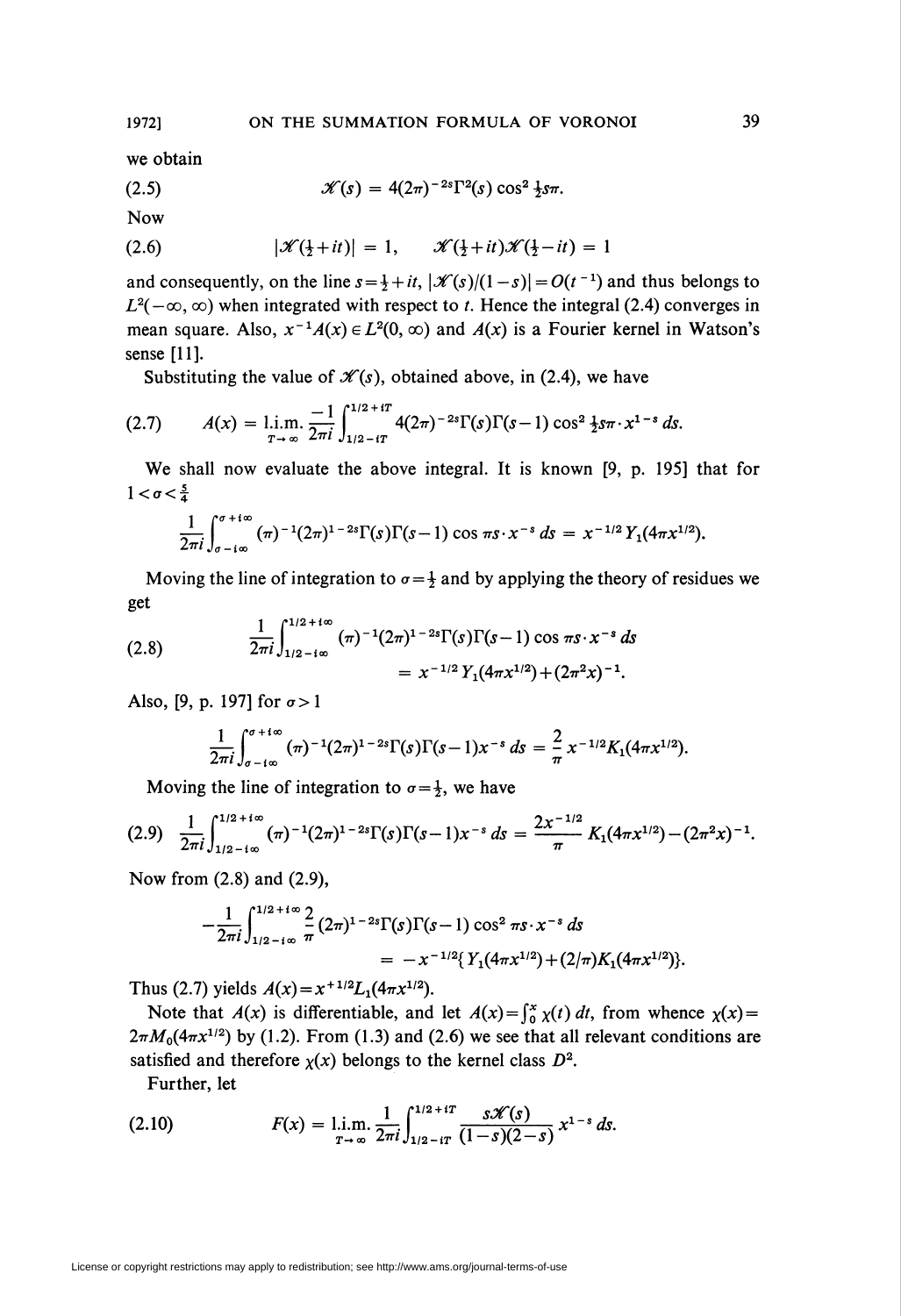From (2.6),  $\left|s\mathcal{K}(s)/(1-s)(2-s)\right| = O(t^{-1})$ , therefore the integral (2.10) converges in mean square and  $x^{-1}F(x) \in L^2(0, \infty)$ . Thus  $F(x)$  is a generalized Hankel kernel [11].

LEMMA 2.1. Let  $h(x)$  be defined by (2.1). Then

$$
\int_0^x th(t) dt = x \int_0^{\infty} h(t) \frac{F(xt)}{t} dt,
$$

where  $F(x)$  is the generalized Hankel kernel defined by (2.10).

**Proof.** Applying Parseval's theorem to  $L^2$ -functions  $h(x)$  and  $x^{-1}F(x)$ , we have

$$
x\int_0^{\infty}h(t)\,\frac{F(xt)}{t}\,dt=\frac{x}{2\pi i}\int_{1/2-i\infty}^{1/2+i\infty}\frac{H(1-s)s\mathscr{K}(s)}{(1-s)(2-s)}\,x^{1-s}\,ds,
$$

which, by  $(2.3)$  and  $(2.5)$ , is

$$
\frac{1}{2\pi i}\int_{1/2-i\infty}^{1/2+i\infty}\frac{\zeta^2(1-s)}{(1-s)(2-s)}\,x^{2-s}\,ds=\int_0^x th(t)\,dt,
$$

as required.

Thus we can say that  $h(x)$  is the *F*-transform of itself.

LEMMA 2.2. Let  $f(x) \in G_1^2(0, \infty)$ . Then there exists  $g(x) \in G_1^2(0, \infty)$ , such that

$$
g(x) = 2\pi \int_0^\infty f(t)\chi(xt)\,dt, \qquad x > 0,
$$

and

$$
f(x) = 2\pi \int_0^\infty g(t) \chi(xt) dt, \qquad x > 0.
$$

Further xf'(x) and xg'(x) are F-transforms of each other. Here  $\chi(x) = 2\pi M_0(4\pi x^{1/2})$ .

Proof. The first part is immediate by a result due to J. B. Miller [6], since the kernel  $\chi(x) \in D^2$ . The second part can be proved by the same method as used in the proof of Lemma 2.1.

LEMMA 2.3. Let  $\phi(x) \in G_1^2(0, \infty)$  and define  $f(x)$  by the equation

(2.11) 
$$
f(x) = 2 \int_0^\infty \phi(t) \cos 2\pi x t \, dt, \qquad x > 0.
$$

Then  $f(x) \in G_1^2(0, \infty)$ . Further, if a function  $g(x)$  is defined by

(2.12) 
$$
g(x) = 2 \int_0^{\infty} \frac{1}{t} \phi(\frac{1}{t}) \cos 2\pi x t \, dt, \qquad x > 0,
$$

then  $g(x) \in G_1^2(0, \infty)$ .

**Proof.** It can be seen that  $2 \cos 2\pi x \in D^2$ . Thus by Theorem I of J. B. Miller [6],  $f(x) \in G_1^2(0, \infty)$ , since  $\phi(x) \in G_1^2(0, \infty)$ . Similarly  $g(x) \in G_1^2(0, \infty)$ , provided we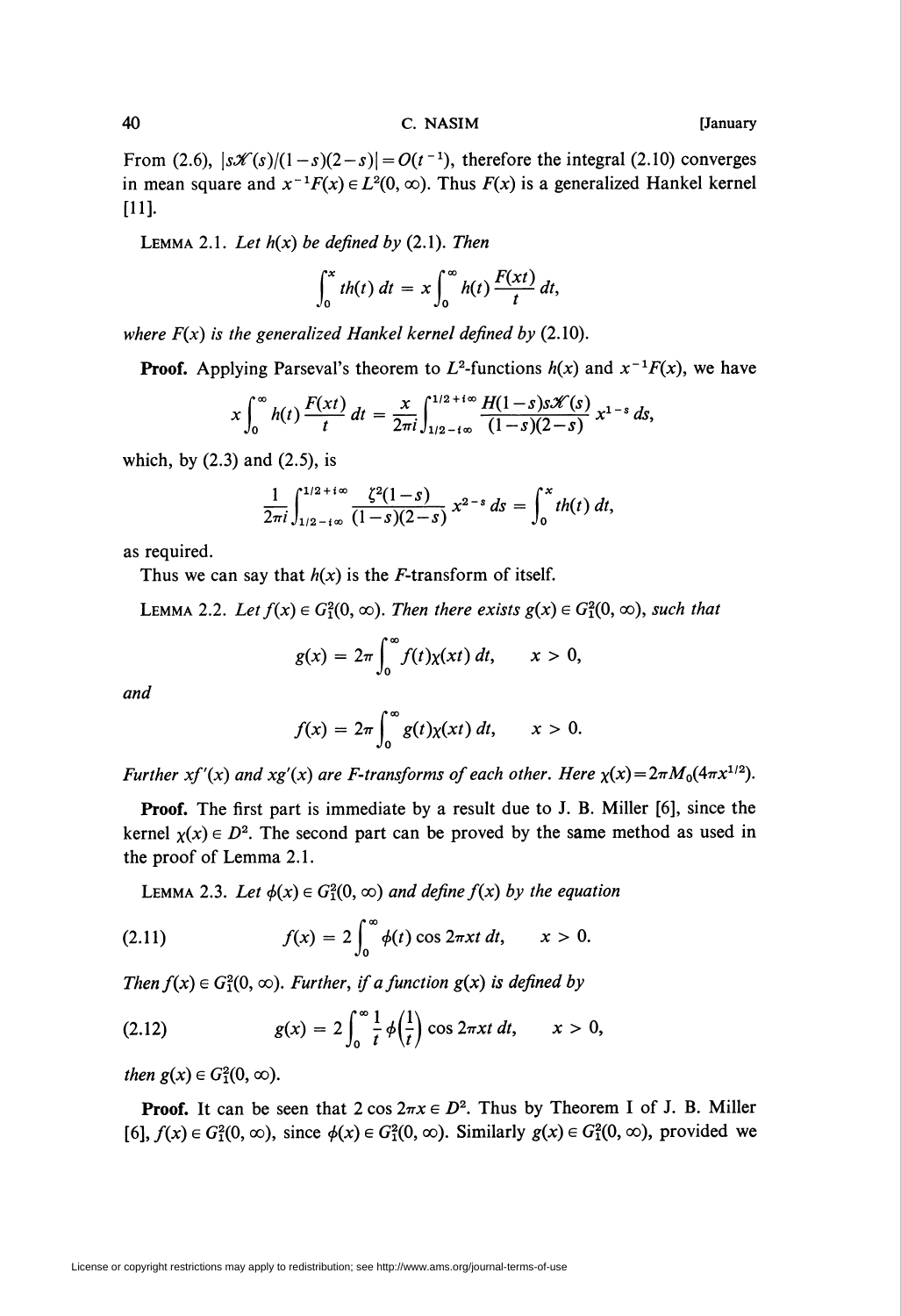can show that  $(1/x)\phi(1/x) \in G_1^2(0, \infty)$  when  $\phi(x)$  does. Now,

$$
x\frac{d}{dx}\left\{\frac{1}{x}\phi\left(\frac{1}{x}\right)\right\} = -\frac{1}{x}\phi\left(\frac{1}{x}\right) - \frac{1}{x^2}\phi'\left(\frac{1}{x}\right).
$$

Since  $\phi(x) \in G_1^2$ , by property (ii),  $(1/x)\phi(1/x)$  and  $(1/x^2)\phi'(1/x)$  belong to  $L^2(0, \infty)$ , and using Minkowski's inequality, we can show that  $x(d/dx){(1/x)}\phi(1/x)$  also belongs to  $L^2(0, \infty)$ .

Also,

$$
\phi(x) = \frac{1}{x} \int_0^x \frac{d}{dt} \{t\phi(t)\} dt.
$$

Or,

$$
\frac{1}{x}\phi\left(\frac{1}{x}\right) = \int_0^{1/x} {\{\phi(t) + t\phi'(t)\} dt}
$$
  
= 
$$
\int_x^{\infty} {\left\{\frac{1}{u^2}\phi\left(\frac{1}{u}\right) + \frac{1}{u^3}\phi'\left(\frac{1}{u}\right)\right\} du} = -\int_x^{\infty} \frac{d}{du} {\left\{\frac{1}{u}\phi\left(\frac{1}{u}\right) du\right\}}.
$$

Thus  $(1/x)\phi(1/x)$  is the integral of its derivative, and hence  $(1/x)\phi(1/x) \in G_1^2(0, \infty)$ . This proves the lemma.

3. The Main Theorem. Applying Parseval's theorem [1] for the two pairs  $h(x)$ ,  $h(x)$  and  $xf'(x)$ ,  $xg'(x)$  of *F*-transforms of the class  $L^2(0, \infty)$ , we have

(3.1) 
$$
\int_0^{\infty} xh(x)f'(x) dx = \int_0^{\infty} xh(x)g'(x) dx.
$$

The left-hand side is

$$
\int_0^{\infty} \left\{ \sum_{n \le x} d(n) - x(\log x + 2\gamma - 1) \right\} f'(x) dx
$$
  
= 
$$
\lim_{N \to \infty} \left\{ \left[ \left\{ \sum_{n \le x} d(n) - x(\log x + 2\gamma - 1) \right\} f(x) \right]_0^N - \int_0^N f(x) d\left( \sum_{n \le x} d(n) \right) + \int_0^N (\log x + 2\gamma) f(x) dx \right\}.
$$

Since  $f(x)$  and  $h(x)$  satisfy (1.1) and (2.2) respectively, the integrated term vanishes at both limits, and the above expression reduces to

$$
\lim_{N\to\infty}\bigg\{-\sum_{n=1}^N d(n)f(n)+\int_0^N(\log x+2\gamma)f(x)\,dx\bigg\}.
$$

Treating the right-hand side of (3.1) in the same manner, we obtain

THEOREM 3.1. Let  $f(x) \in G_1^2(0, \infty)$ . If  $g(x)$  is defined by

$$
g(x) = 2\pi \int_0^\infty f(t) \chi(xt) dt
$$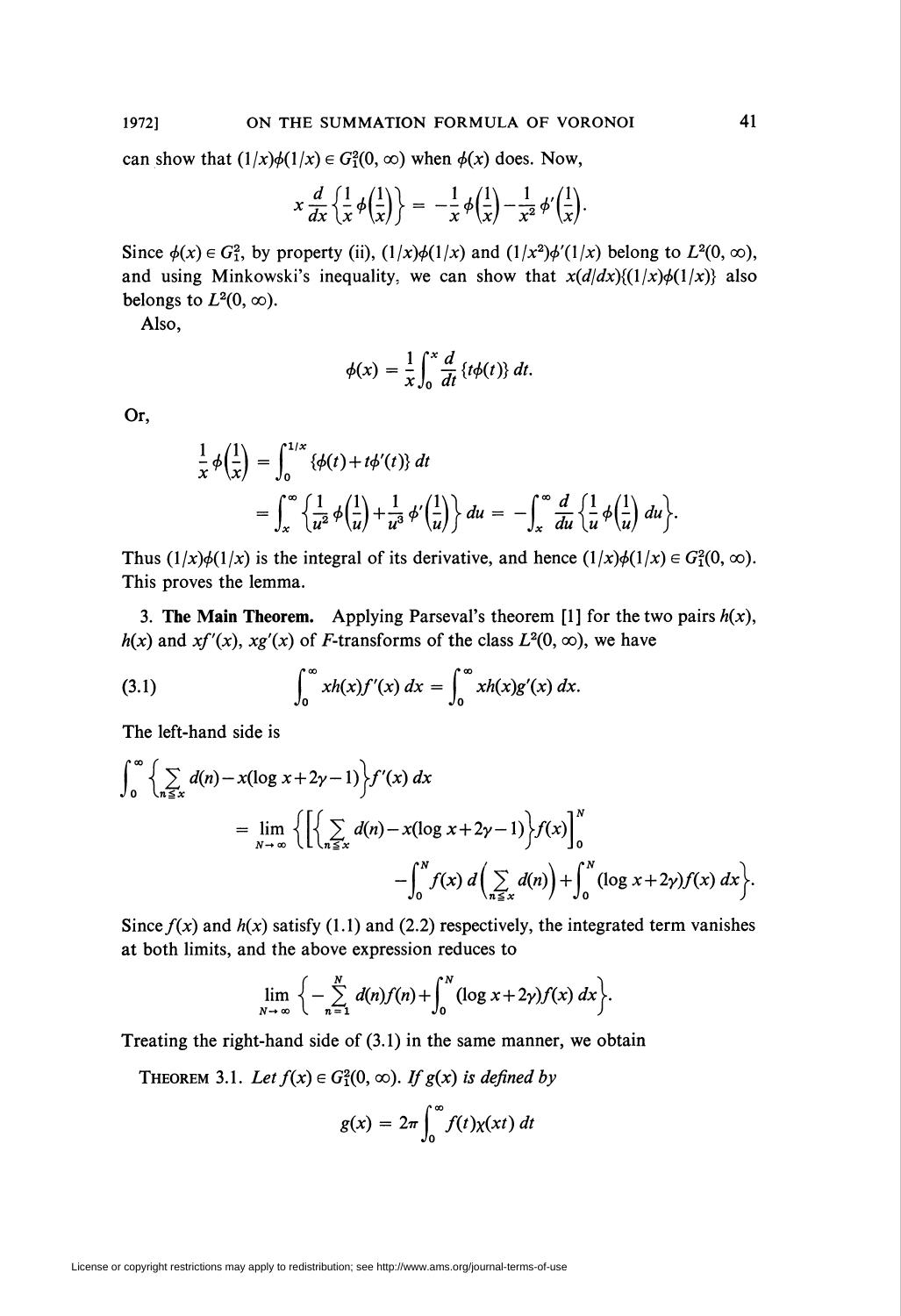then  $g(x)$  belongs to  $G_1^2(0, \infty)$ , where  $\chi(x) = 2\pi M_0(4\pi x^{1/2})$ . Further

$$
\lim_{N \to \infty} \left\{ \sum_{n=1}^{N} d(n) f(n) - \int_{0}^{N} (\log x + 2\gamma) f(x) dx \right\}
$$
  
= 
$$
\lim_{N \to \infty} \left\{ \sum_{n=1}^{N} d(n) g(n) - \int_{0}^{N} (\log x + 2\gamma) g(x) dx \right\}.
$$

THEOREM 3.2. Let  $\phi(x) \in G_1^2(0, \infty)$ . If there exist functions  $f(x)$  and  $g(x)$  defined by the equations  $(2.11)$  and  $(2.12)$ , then the equations

$$
f(x) = \int_0^\infty g(t) \chi(xt) dt, \qquad g(x) = \int_0^\infty f(t) \chi(xt) dt
$$

hold for  $x > 0$ , where  $\chi(x) = 2\pi M_0(4\pi x^{1/2})$ .

Proof. Integrating by parts the integral in (2.11), we get

(3.2)  

$$
f(x) = \left[\phi(t) \frac{\sin 2\pi xt}{\pi x}\right]_{-0}^{\infty} - \int_{0}^{\infty} \phi'(t) \frac{\sin 2\pi xt}{\pi x} dt
$$

$$
= -\int_{0}^{\infty} t\phi'(t) \frac{\sin 2\pi xt}{\pi xt} dt.
$$

The integrated term vanishes by (1.1) since  $\phi(x) \in G_1^2(0, \infty)$ . If  $\Phi(s)$  denotes the Mellin transform of  $\phi(x)$ , then  $-s\Phi(s)$  is the Mellin transform of  $x\phi'(x)$ . Now, we know that  $t\phi'(t)$  and  $(\sin 2\pi x t)/\pi x t$  both belong to  $L^2(0, \infty)$ . Therefore by applying, to the right side of (3.2), the Parseval theorem for Mellin transforms of  $L^2$ -functions, we obtain

(3.3) 
$$
f(x) = -\frac{1}{\pi i} \int_{1/2 - i\infty}^{1/2 + i\infty} s \Phi(s) (2\pi x)^{s-1} \Gamma(-s) \sin \frac{1}{2} s \pi \, ds.
$$

Now, from (2.12),

$$
\int_0^x g(u) \, du = \frac{1}{\pi} \int_0^\infty \phi\left(\frac{1}{t}\right) \frac{\sin 2\pi xt}{t^2} \, dt.
$$

Let  $G(s)$  be the Mellin transform of  $g(x)$ . It can be shown easily that  $\phi(1-s)$  is the Mellin transform of  $(1/x)\phi(1/x)$  and  $x^s/s$  is the Mellin transform of the function  $1, 0 < u < x$ ; 0,  $u > x$ . Applying the Parseval theorem for Mellin transforms to both sides of the last equation, we get

$$
\frac{1}{2\pi i}\int_{1/2-i\infty}^{1/2+i\infty}G(s)\,\frac{x^{1-s}}{1-s}\,ds\,=\,\frac{-1}{\pi i}\int_{1/2-i\infty}^{1/2+i\infty}\Phi(s)(2\pi)^{-s}\Gamma(s-1)\cos\frac{1}{2}s\pi\cdot x^{1-s}\,ds.
$$

Or,

$$
\frac{1}{2\pi i}\int_{1/2-i\infty}^{1/2+i\infty} \{G(s)-2(2\pi)^{-s}\Phi(s)\Gamma(s)\cos \frac{1}{2}s\pi\} \frac{x^{1-s}}{1-s} ds = 0,
$$

and, by Mellin inversion formula,

$$
(3.4) \tG(s) = 2(2\pi)^{-s}\Phi(s)\Gamma(s)\cos\frac{1}{2}s\pi
$$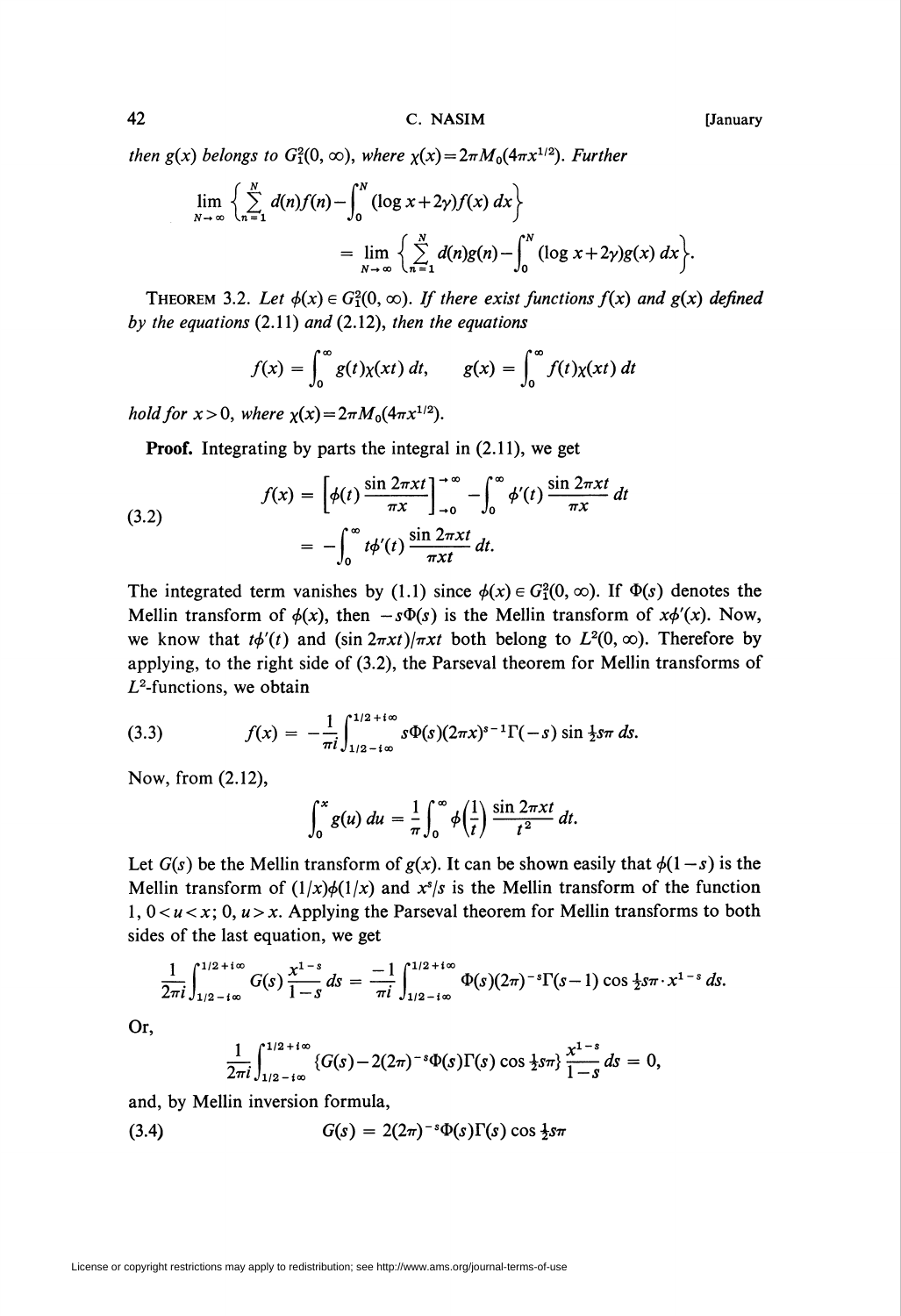a.e. on  $R(s) = \frac{1}{2}$ . Substituting the value of  $\Phi(s)$  in (3.4) and using the functional equation  $\Gamma(s)\Gamma(1-s) = \pi \csc \pi s$ , we obtain from (3.3)

$$
f(x) = -\frac{1}{2\pi i} \int_{1/2 - i\infty}^{1/2 + i\infty} \frac{2}{\pi} (2\pi)^{2s - 1} \Gamma(-s) \Gamma(1 - s) \sin^2 \frac{1}{2} s \pi x^{s - 1} s G(s) ds
$$
  
= 
$$
-\frac{1}{2\pi i} \int_{1/2 - i\infty}^{1/2 + i\infty} s G(s) \mathscr{L}(1 - s) ds,
$$

say, where

$$
\mathscr{L}(s) = (2/\pi)(2\pi)^{1-2s}\Gamma(s)\Gamma(s-1)\cos^2\frac{1}{2}s\pi x^{-s}.
$$

It can be easily deduced from the value of the integral in (2.7) that  $\mathcal{L}(s)$  is the Mellin transform of  $-(xt)^{1/2}L_1(4\pi (xt)^{1/2})$ , when considered as a function of t. Now  $xg'(x)$  and  $x^{-1/2}L_1(4\pi x^{1/2})$  both belong to  $L^2(0, \infty)$  due to (1.1), as  $g(x) \in G_1^2$ , and (1.3). Thus applying Parseval's theorem to the above pair of  $L^2$ -functions, we obtain

$$
(3.5) \qquad -\int_0^\infty t g'(t)(xt)^{-1/2} L_1(4\pi (xt)^{1/2}) \, dt = \frac{-1}{2\pi i} \int_{1/2 - t\infty}^{1/2 + t\infty} sG(s) \mathscr{L}(1-s) \, ds = f(x).
$$

Integrating the left-hand side by parts, we can write  $(3.5)$  as

$$
f(x) = -[x^{-1/2}t^{1/2}g(t)L_1(4\pi(xt)^{1/2})]_0^{\infty} + 2\pi \int_0^{\infty} g(t)M_0(4\pi(xt)^{1/2}) dt.
$$

The integrated term vanishes at both the limits by (1.1) and (1.3). Hence

$$
f(x) = 2\pi \int_0^\infty g(t) M_0(4\pi (xt)^{1/2}) dt, \qquad x > 0,
$$

$$
= \int_0^\infty g(t) \chi(xt) dt,
$$

as required. Similarly

$$
g(x) = \int_0^\infty f(t) \chi(xt) \, dt, \qquad x > 0.
$$

Finally, the main theorem stated in the introduction follows by combining the results obtained in Theorems 3.1 and 3.2.

4. An example. Let

$$
f(x) = K_0(2\pi zx), \qquad R(z) > 0.
$$

Then

$$
\phi(x) = 2 \int_0^\infty K_0(2\pi z t) \cos 2\pi x t \, dt
$$
  
=  $\frac{1}{2}(z^2 + x^2)^{-1/2}$ , cf. [12, p. 388]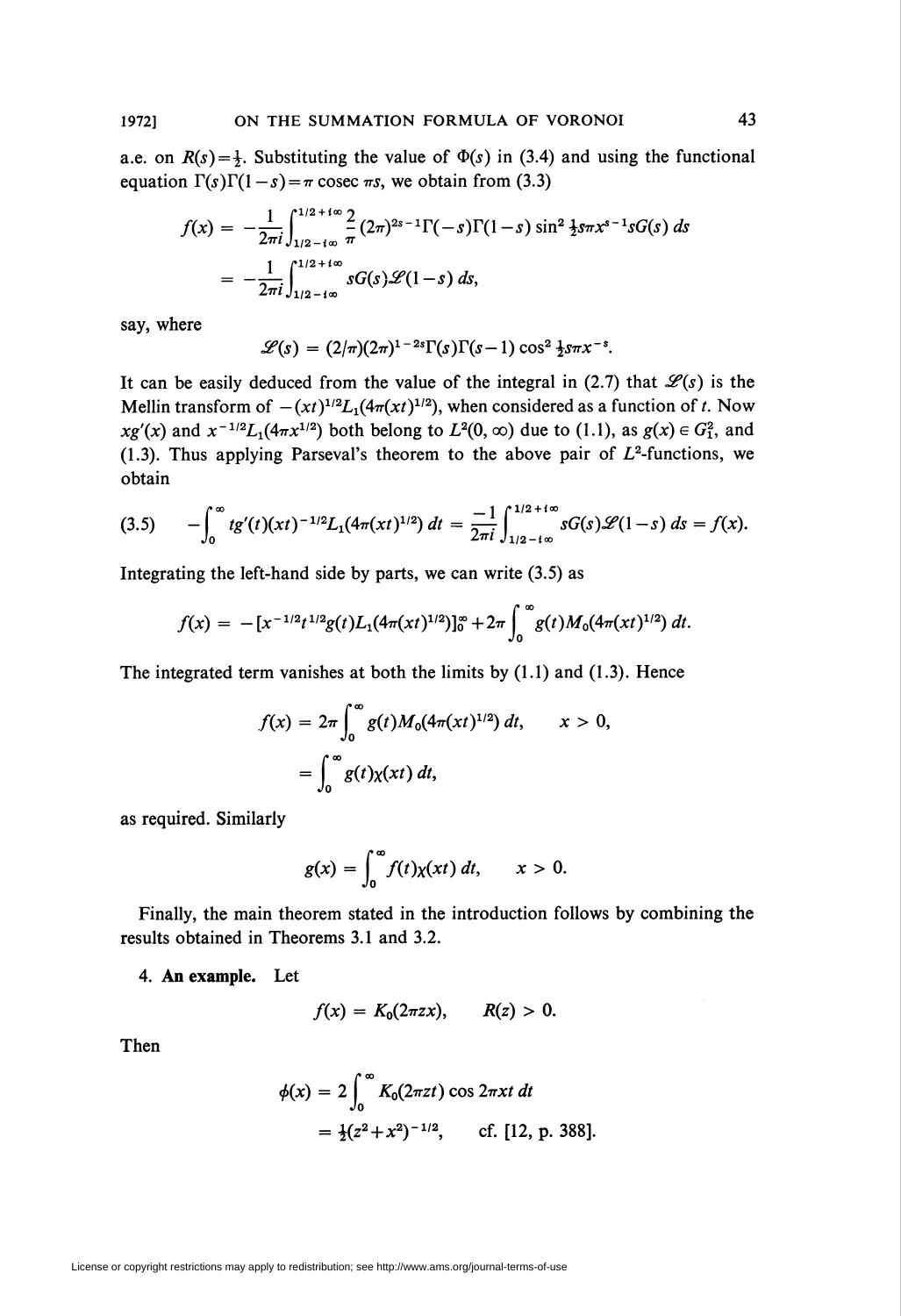Now define a function

$$
g(x) = 2 \int_0^{\infty} \frac{1}{t} \phi\left(\frac{1}{t}\right) \cos 2\pi x t \, dt
$$
  
= 
$$
\int_0^{\infty} t^{-1} (z^2 + t^{-2})^{-1/2} \cos 2\pi x t \, dt = \int_0^{\infty} (1 + z^2 t^2)^{-1/2} \cos 2\pi x t \, dt
$$
  
= 
$$
z^{-1} \int_0^{\infty} (1 + u^2)^{-1/2} \cos \frac{2\pi x u}{z} \, du = z^{-1} K_0 \left(\frac{2\pi x}{z}\right), \qquad R(z) > 0,
$$

cf. [12, p. 434]. Also,

(4.1) 
$$
K_0(x) = O(x^{-1/2}e^{-x}), \t x \to \infty,
$$

$$
= O(\log x), \t x \to 0.
$$

Thus  $K_0(2\pi zx)$  and  $z^{-1}K_0(2\pi x/z)$ , as function of x, satisfy the conditions of the main theorem, which yields the formula

$$
\sum_{n=1}^{\infty} d(n) K_0(2\pi zn) - \int_0^{\infty} (\log t + 2\gamma) K_0(2\pi z t) dt
$$
\n(4.2)\n
$$
= z^{-1} \sum_{n=1}^{\infty} d(n) K_0\left(\frac{2\pi n}{z}\right) - z^{-1} \int_0^{\infty} (\log t + 2\gamma) K_0\left(\frac{2\pi t}{z}\right) dt.
$$

We shall now evaluate the two integrals in (4.2). First consider

$$
I_1 = \int_0^{\infty} (\log t + 2\gamma) K_0(2\pi z t) dt
$$
  
=  $\frac{1}{2\pi z} \left\{ (2\gamma - \log 2\pi z) \int_0^{\infty} K_0(u) du + \int_0^{\infty} \log u K_0(u) du \right\}$ 

Now [12, p. 388]

$$
(4.3) \qquad \qquad \int_0^\infty K_0(u) \ du = \frac{\pi}{2}.
$$

Let  $\int_0^\infty \log u K_0(u) du = I$ , say.

It is known that [12, p. 172]  $K_0(z) = \int_1^{\infty} e^{-zt}(t^2-1)^{-1/2} dt$ . Therefore

$$
I=\int_0^\infty \log u \ du \int_1^\infty e^{-ut} (t^2-1)^{-1/2} \ dt = \int_1^\infty (t^2-1)^{-1/2} \ dt \int_0^\infty \log u \ e^{-ut} \ du.
$$

The inversion of order of integration is justified by absolute convergence.

Now

$$
\int_0^\infty \log u \, e^{-ut} \, du = -t^{-1} \log (e^{\gamma} t),
$$

 $\gamma$  being Euler's constant. Thus

$$
I = -\int_{1}^{\infty} t^{-1}(t^2 - 1)^{-1/2} \log (e^{\gamma}t) dt
$$
  
(4.4)  

$$
= -\gamma \int_{1}^{\infty} t^{-1}(t^2 - 1)^{-1/2} dt - \int_{1}^{\infty} t^{-1}(t^2 - 1)^{-1/2} \log t dt
$$
  

$$
= -\gamma \frac{\pi}{2} - \frac{\pi}{2} \log 2.
$$

License or copyright restrictions may apply to redistribution; see http://www.ams.org/journal-terms-of-use